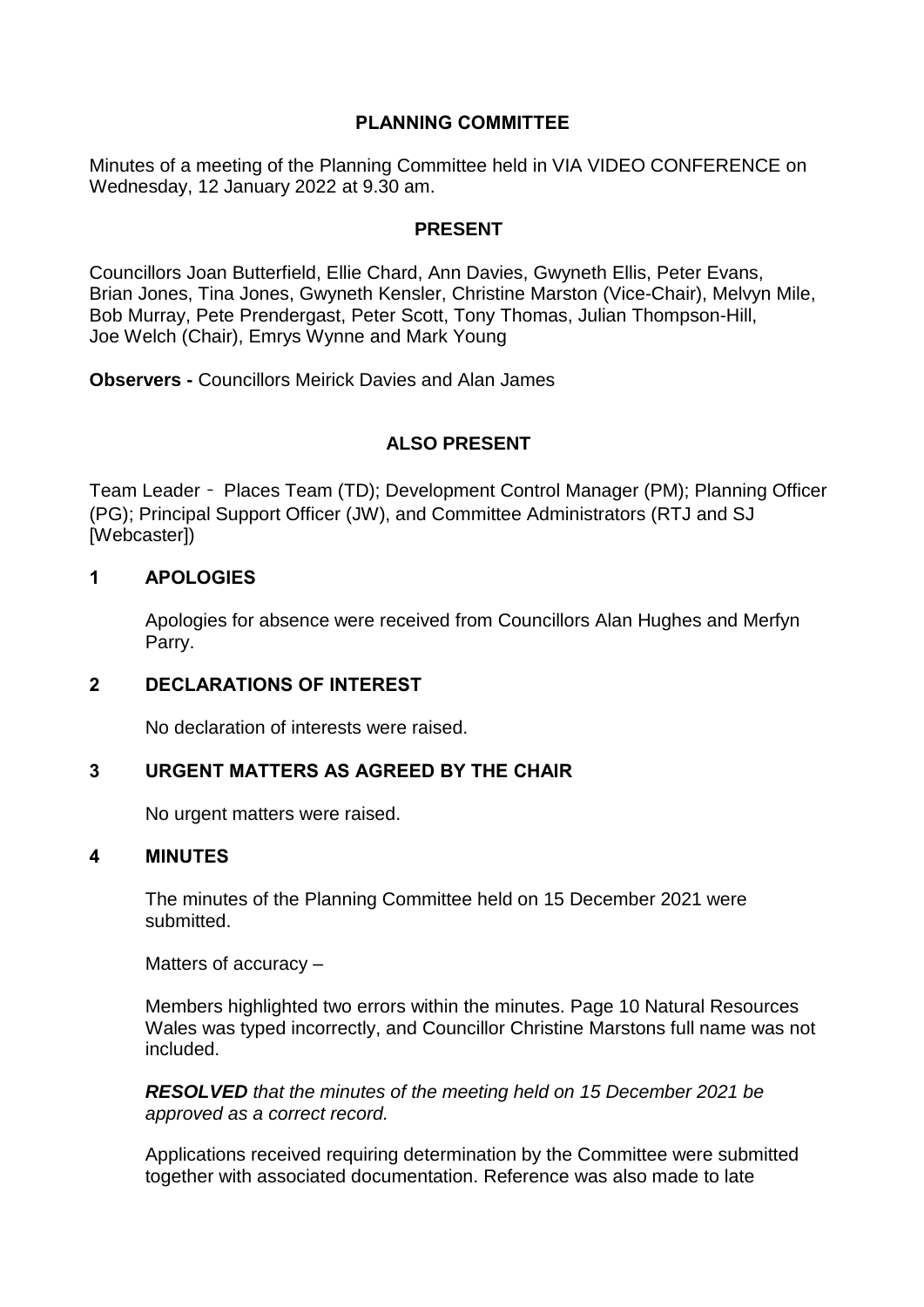supplementary information (blue sheets) received since publication of the agenda which contained additional information relating to those applications. In order to accommodate public speaking requests, it was agreed to vary the agenda order of applications accordingly.

### **5 APPLICATION NO. 23/2021/0852 - LAND AT THE LODGE, LLANRHAEADR, DENBIGH**

An application was submitted for the erection of 6 no. holiday accommodation units, site office, and associated works (amended scheme) at Land at The Lodge, Llanrhaeadr, Denbigh.

## **Public Speaker –**

Andrew Sumner (For) – thanked the committee for the opportunity to speak in support of the application. The scheme was for six bespoke cabins, which would provide holiday accommodation. The proposed application would complement other activities at the Lodge and the local area by increasing footfall.

The public speaker was aware that the previous proposals at the site had caused some concerns regarding the effect on the historical landscape. CADW stated the concerns as the development was on the former Llanrhaeadr Hall parkland. The fears which CADW raised made the applicant change the design of the proposal. The application which was being proposed had been worked upon during discussions with CADW officers.

In closing the public speaker highlighted that the scheme was to conserve some historical landscapes and incorporate them into the design of the proposed application. The application aimed to support the local area. The project was a significant investment and would help keep the historical value of the village, biodiversity, and to be a boon to the local economy.

## **General Debate –**

Councillor Joe Welch (local member) gave members of the committee background on the application, which was being discussed. The application had been submitted previously. However, it was recalled to allow the application to be amended. The community council was split upon the application, with half showing support while the others objected. The local member wanted to know what mitigations could be done to ensure that the development would not be made into permanent housing in the future.

Councillor Welch continued by querying whether the concerns raised by the conservation officer had been addressed in the application, as there were apprehensions with the application previously. The chair also asked why planning policy PSE 12 (Chalet, static and touring caravan and camping sites) has been considered in the report, also had planning policy PSE 5 (Rural economy) been taken into account.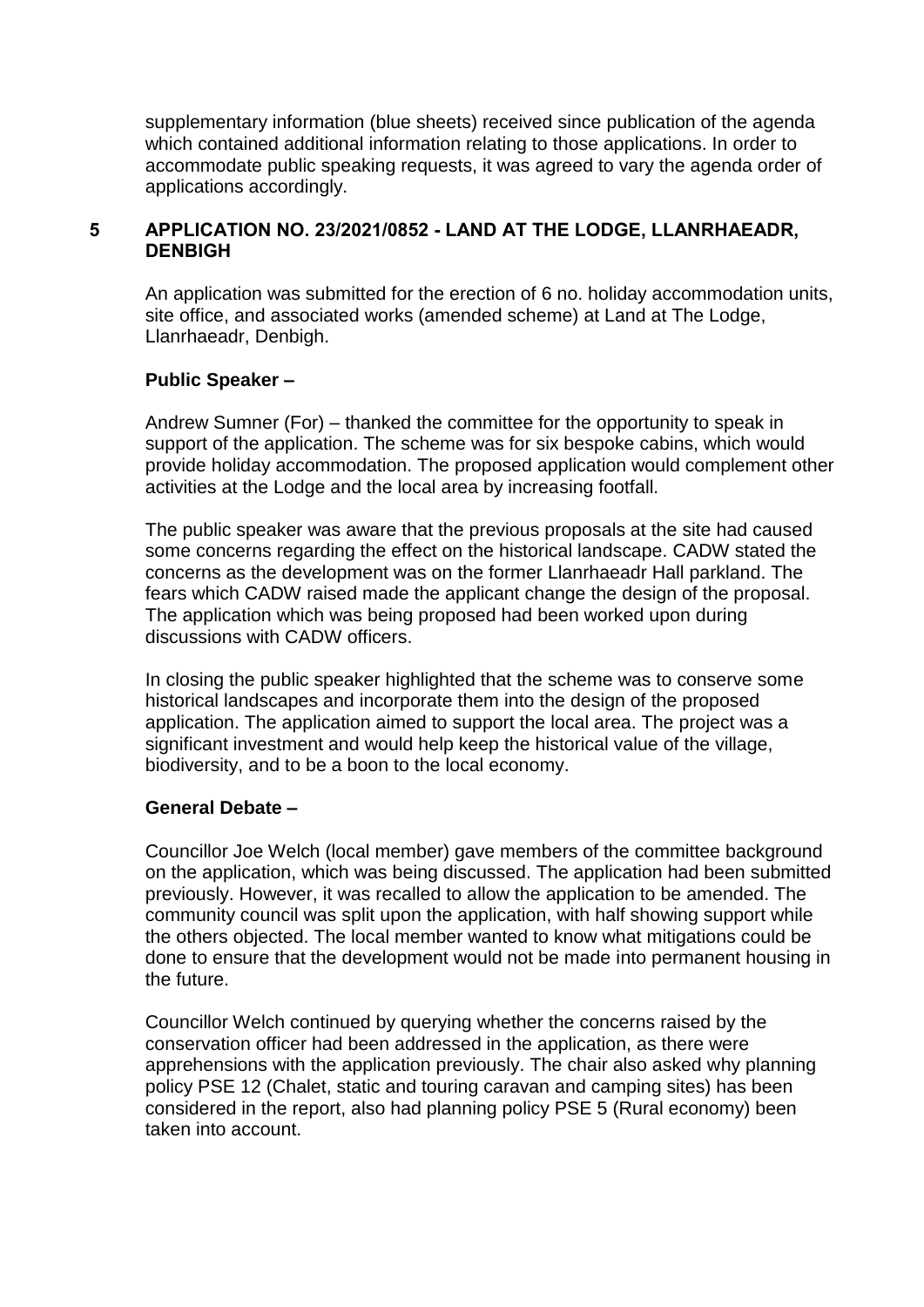Lastly, Councillor Joe Welch stated that he would like to include an additional condition on the application if it were approved, which was as followed – "The development hereby approved shall remain as the same planning unit as the Lodge, as shown edged blue on the location plan, which was the drawing received on the 17th October 2021, and should not be sold off as a separate planning unit". This would ensure that there was a degree of control kept over the land

Responding officers clarified that a planning application would need to be submitted if the site were to become a permanent housing development. The planning committee would decide upon the matter at that time. The conservation officer was happy with the resubmitted application. Regarding planning policy PSE 12 officers felt that it was not relevant to the application as it referred to static caravans, the units proposed were not static caravans. The application also would support the rural economy as was stated within planning policy PSE 5.

Members queried whether the sewerage pipes running underneath the site were of concern, officers responded that the matter would need to be agreed upon between the applicant and Dwr Cymru. It was also enquired whether there would be a section 106 agreement with the application, officers responding that the agreement was unnecessary for the application.

Responding to queries about whether the site could be used throughout the year, officers clarified that there were no restrictions on the site.

**Proposal** – Councillor Mark Young proposed the application be granted with the additional condition offered by Councillor Joe Welch, seconded by Councillor Melvyn Mile.

**Vote –**  $FOR - 14$ AGAINST –0 ABSTAIN – 4

*RESOLVED that permission be GRANTED in accordance with officer Recommendations as detailed in the report, including the condition set out by Committee.*

## **6 APPLICATION NO. 46/2019/0806 - BOD HAULOG, THE ROE, ST ASAPH**

An application was submitted for the development of 0.75 ha of land for residential purposes (outline application including access) at Bod Haulog, The Roe, St Asaph.

#### **Public Speaker –**

Gwyn Davies (For) – The public speaker highlighted that the single issue with the application was flood risk. Natural Resources Wales's (NRW) response to the Council was based on their interpretation of Technical Advice Notes (TAN15) that were unreasonable and extreme. The public speaker highlighted that NRW had ignored a vital section of the application's flood consequence assessment.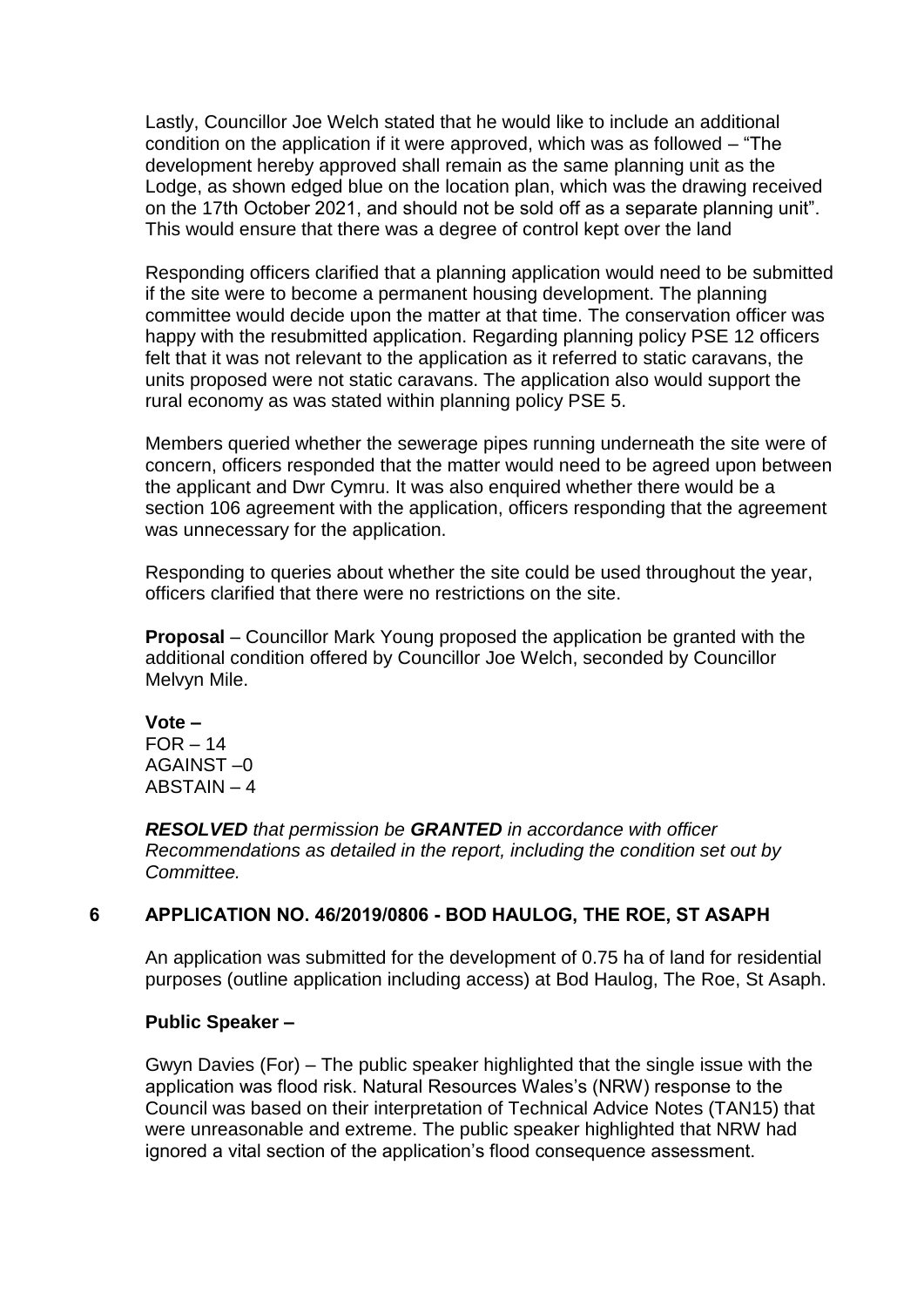Mr Davies said that there were two elements to flood risk. One was flood risk on sites. The areas within the proposed development would be raised where necessary, so if a breach were to occur, all the dwellings would remain flood-free. The second element was the flood risk on other dwellings due to the development. Flood modelling demonstrated if new buildings obstruct flood water flow, which would lead to deeper flood water elsewhere.

The public speaker stated that the response from NRW only commented on half of the report from the applicant. The public speaker stated that NRW's objections were based entirely on one flood risk analysis, which was whether the site was a greenfield site with no boundaries. However, by that assessment, any developments would cause a higher risk of floodwater. The public speaker highlighted that the proposed application was on a brownfield site and boundaries already existed. The pre-existing walls would already impact any flooding. However, the application would remove some areas of the wall, which would cause the flood levels elsewhere to drop. The boundary wall on the site, were present during the 2012 floods, proved their integrity.

#### **General Debate –**

The chair invited members of the committee who attended the site meeting to speak before the local member.

Councillors Christine Marston and Ellie Chard were both committee members who attended the site meeting. Both agreed that the site meeting was essential to realise the size of the site and the geography.

Councillor Peter Scott (local member) thanked the chair for the opportunity to speak. The proposed application was for a development on a brownfield site; from a local standpoint, there had been only six objections to the application. There was a demand for housing for younger people in the community. The information shared by NRW looked at the matter, as if the flooding defences would to fail, and if the stance was taken with all applications in the area, they would all be refused. Councillor Scott highlighted that Denbighshire's planning committee had gone against NRW's recommendations previously. The applicant had shown flood mitigations within the plans.

Proposal – Councillor Peter Scott proposed the application be granted contrary to officer recommendations, as the identified flood risks would be mitigated through the application. Councillor Brian Jones seconded the proposal.

The officers responded to the raised points and praised all who spoke on the matter. The local member had highlighted the benefits of the application. However, the fundamental issue with the application was whether the development could increase flood risk to those who were already living in St. Asaph. Officers stressed that this was the clear guidance from NRW on the matter and that, on balance, Officers had to recommend refusal on that basis. The officers reminded members that, should they wish to go against their recommendation, they would need to provide clear reasons. Should this happen, conditions could be imposed on the development and agreed with the local member.